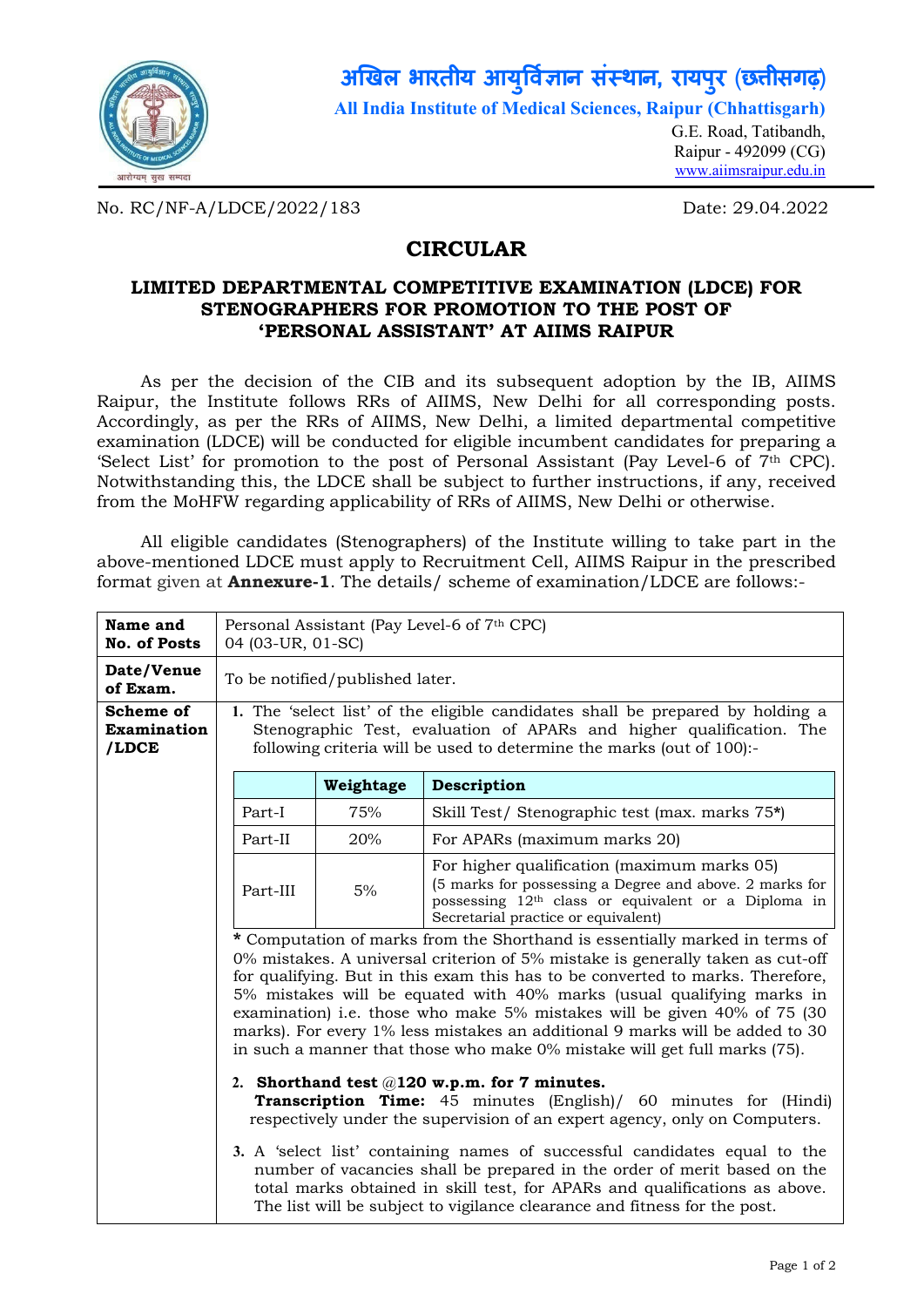### **Important instructions to candidates:**

- 1. Crucial date for determining the eligibility is 01.01.2022.
- 2. Last date of receipt of application form is **13.05.2022**.
- 3. Date, time and venue of examination will be declared in due course.
- 4. Language of skill test will be optional (Hindi or English).
- 5. Application form should be complete in all respect and duly forwarded by the Head of the Department.
- 6. The envelope containing the duly filled application form and self-attested copies of documents should be superscribed "*Application for LDCE for the Post of ……..*" and is to be submitted in person or by post to the address given below:-

Recruitment Cell 2nd floor, Medical College Building Gate No-5, AIIMS Raipur, G.E. Road, Tatibandh, Raipur – 492099 (C.G.)

- 7. Incomplete or wrongly filled application form will be summarily rejected and no communication in this regard will be entertained.
- 8. The vacancies are provisional and subject to change. The Director, AIIMS Raipur reserves the right to vary the vacancies including reserved vacancies as per the requirements of the Institute / instructions of the Govt. of India.
- 9. Reservation and relaxation shall be applicable as per the Govt. of India rules.
- 10. No TA/DA will be paid for appearing in the LDCE/test.
- 11. Candidates should clearly understand that this is a qualifying-cum-competitive examination. The number of persons to be included in the 'Select List' for 'Personal Assistant' will be based on their performance in the test and number of vacancies available. No candidate will, therefore, have any claim for inclusion in the 'Select List' on the basis of his/her performance in LDCE/test as a matter of right.
- 12. Results of the LDCE will be published on the Institute website in due course.
- 13. Without prejudice to disciplinary action and/or legal action, the candidate is liable to be disqualified from the LDCE on account of:-
	- (a) Using unfair means during the test/examination, or
	- (b) Impersonating or procuring impersonation by any person; or
	- (c) Misbehaving in the examination hall;
- 14. In case, any information or declaration given by the candidate is found to be false or if the candidate has wilfully suppressed any material information relevant to this LDCE, his/her candidature will be cancelled and/or action, as deemed fit, may be taken against him/her by the appointing authority.
- 15. The Director, AIIMS Raipur reserves the right of any amendment, cancellation, and changes to this circular as a whole or in part without assigning any reason.
- 16. In case of any inadvertent mistake in the process of selection/LDCE which may be detected at any stage even after the declaration of result, the Institute reserves the right to modify/withdraw any communication made to the candidate.
- 17. All the information related to the LDCE will be uploaded on the website of AIIMS Raipur. Candidates are advised to regularly visit the website for updates.

**Sd/- Sr. Administrative Officer AIIMS Raipur**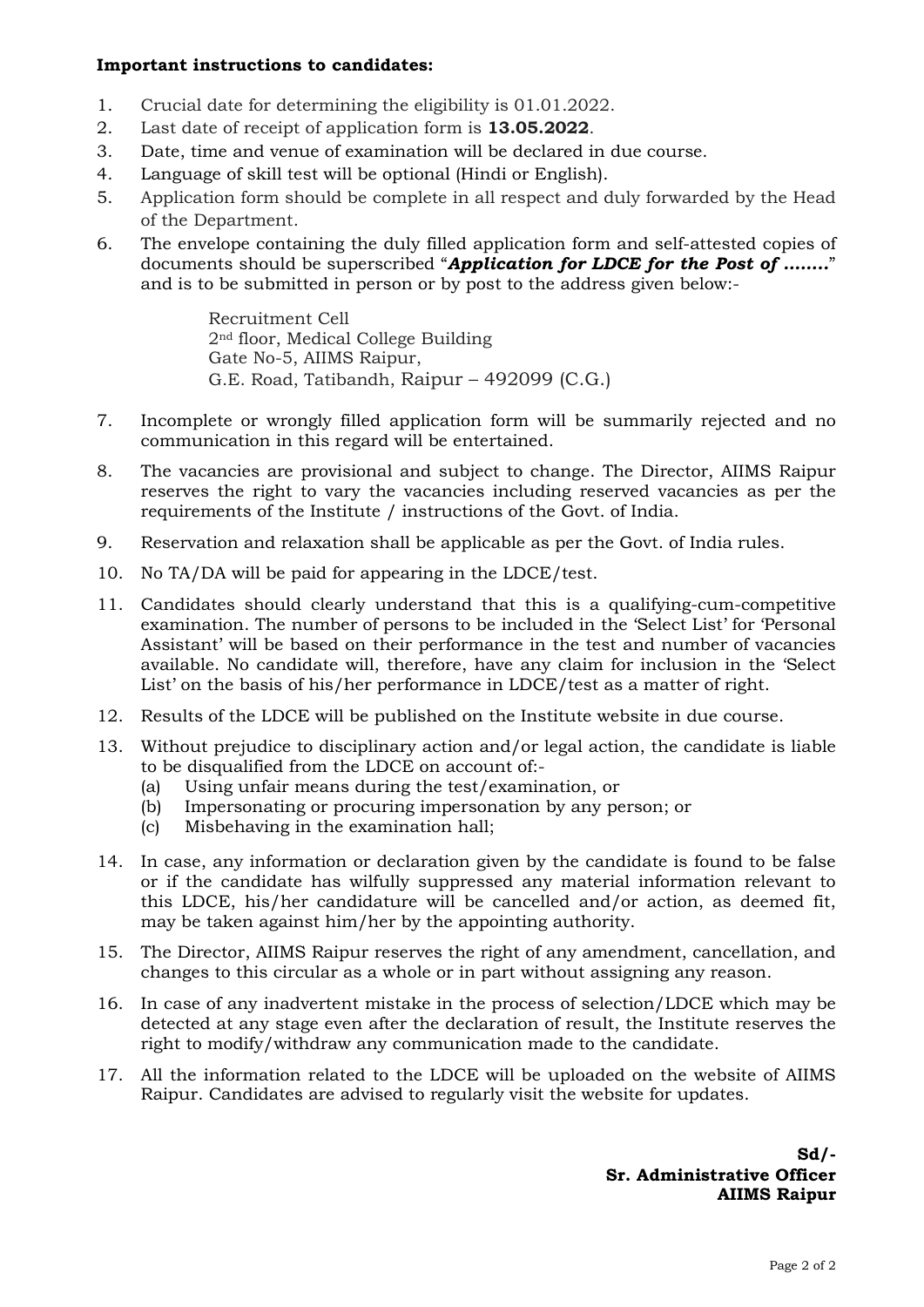

1.

#### **अखल भारतीय आय वान संथान, रायपरु** (**छीसगढ़**) **ु All India Institute of Medical Sciences Raipur (Chhattisgarh)**

G.E. Road, Tatibandh, Raipur - 492099 (CG) | www.aiimsraipur.edu.in

**अनल न ु क/Annexure-1**

## **ए स रायपुर मे शीलेखकों ( टेनोाफर) से िनज सिचव के पद पर पदो नित हेतू सीिमत िवभागीय ितयोगी परीा के िलए आवेदन प LDCE Application form for Stenographers for promotion to post of Personal Assistant at AIIMS Raipur**

**\*\*\*\***

| <u>कार्यालय उपयोग हेतू/ For Office Use</u>                                                                                       |            |
|----------------------------------------------------------------------------------------------------------------------------------|------------|
| 1. Service records of the candidates are verified and found correct.<br>2. Candidate fulfills the eligibility criteria for LDCE. | Pas<br>sel |
|                                                                                                                                  | ph         |

Affix sport Size lf-attested colour photograph here.

नाम स्पष्ट अक्षरों में / Name of the applicant (in Capital letters):

Name & Desig. : ………………..………………………………….………………

| पिता /पति का नाम स्पष्ट अक्षरों में / Father / Husband's Name in capital letters:

|  | धारित पद का नाम/ Name of the post held: | वेतनमान/Pay Scale: |
|--|-----------------------------------------|--------------------|
|  |                                         |                    |
|  |                                         |                    |

| विभाग का नाम/ Name of the Department: |
|---------------------------------------|
|                                       |

| नियुक्ति की तिथि/ Date of Joining: | स्थायीकरण की तिथि/ Date of Confirmation |
|------------------------------------|-----------------------------------------|
|                                    |                                         |

| , वर्तमान पद में कुल सेवा (01.01.2022 के अनुसार)/<br>Total service in feeder grade (as on 01.01.2022) : |
|---------------------------------------------------------------------------------------------------------|
|                                                                                                         |
|                                                                                                         |

| $\overline{ }$ | जन्मतिथि/ Date of Birth: | उम्र 01.01.2022 के अनुसार/<br>Age as on 01.01.2022 |
|----------------|--------------------------|----------------------------------------------------|
|                |                          |                                                    |

| श्रेणी (अजा/अजजा/अ.पि.व./आ.क.व.)/ Category (SC/ST/OBC/EWS):   लिंग(म/पु) / Gender (M/F) |  |
|-----------------------------------------------------------------------------------------|--|
|                                                                                         |  |
|                                                                                         |  |
| r din n<br>_ _ _ _ _ _ _ _ _                                                            |  |

| विकलांगता (हाँ/नहीं)/ PwD/PwBD (Yes / No):   यदि हाँ, श्रेणी/ If yes, category. |  |
|---------------------------------------------------------------------------------|--|
|                                                                                 |  |